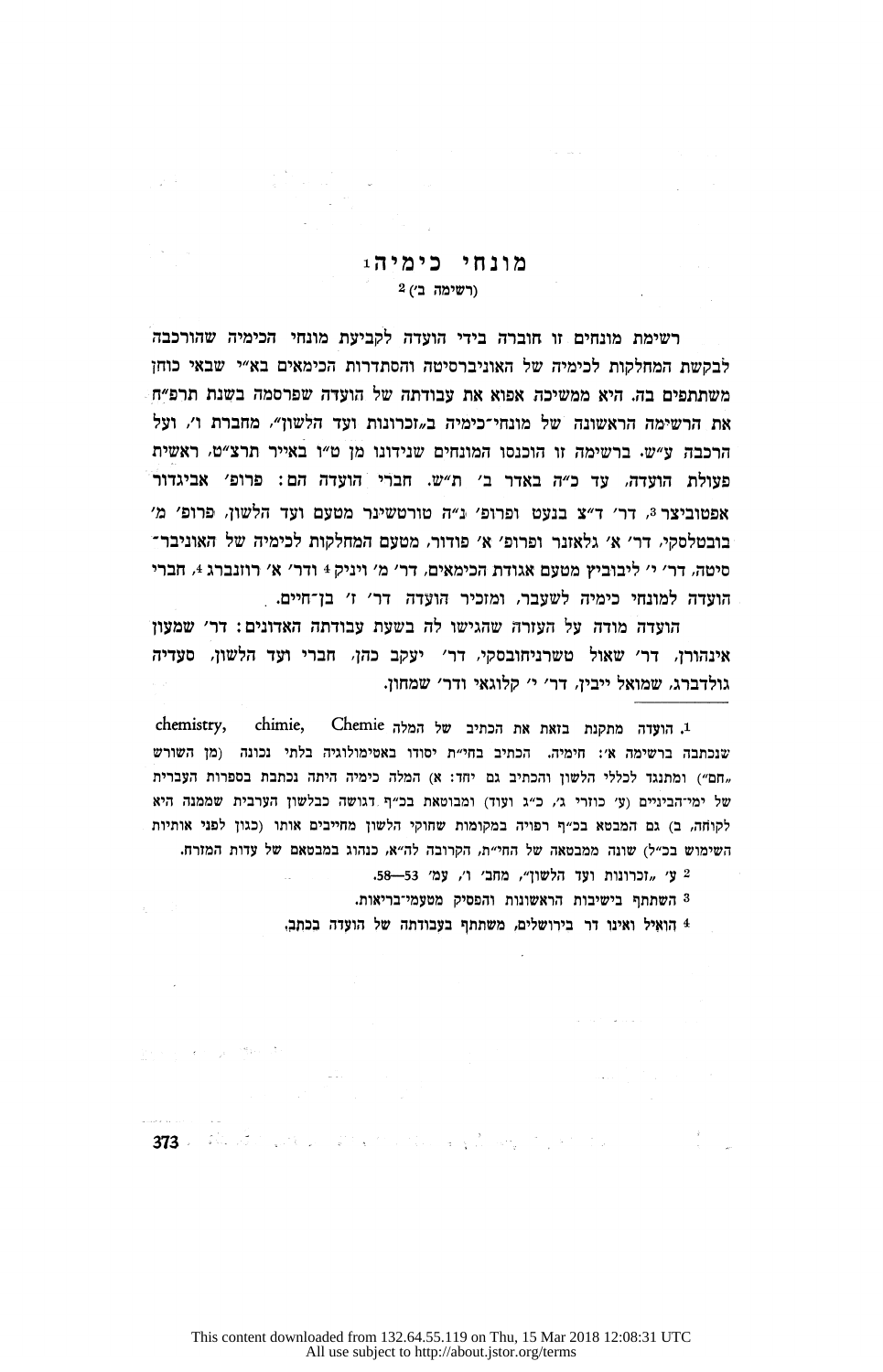ןושלה דעו תולועפמ 374

| to separate<br>séparer<br>scheiden                          | הַבְדֵל                            | homogeneos (in itself)<br>homogène (par soi)<br>(in sich) homogen                     | אחיד                                                       |
|-------------------------------------------------------------|------------------------------------|---------------------------------------------------------------------------------------|------------------------------------------------------------|
| to react to<br>réagir<br>reagieren auf                      | הַגֵּב עַלּוּ                      | isomer<br>isomère (subst.)<br>Isomer                                                  | איסומר                                                     |
| to interact<br>réagir inter eux<br>miteinander reagieren    | הָגֵב זֶה בָּזֶה                   | isomeric<br>isomère (adj.)<br>isomer (isch)                                           | אִיּסוֹמֵרִי                                               |
| hydrolysis<br>hydrolyse<br>Hydrolyse                        | הִדְרוֹלִיזָה                      | surface energy<br>énergie superficielle<br>Oberflächenenergie                         | <b>אֱנֶרְגִיַּת־הַשֶּׁטַח</b>                              |
| to isomerize<br>s'isomériser                                | הַפּוֹךְ אִיסוֹמֶרִי, הִתְאַסְמֵר  | dispersion<br>dispersion<br>Dispersion                                                | בְדור                                                      |
| sich isomerisieren<br>to polymerize<br>se polymériser       | הָפוֹךְ פּוֹלִימֶרִי, הִתְפַּלְמֵר | to disperse<br>disperser<br>dispergieren                                              | בּדֵר                                                      |
| sich polymerisieren<br>colour transformation<br>(inversion) | הֲפִיכֵת־הַצֶּבַע                  | volumetry<br>volumétrie<br>volumetrische Analyse                                      | בְּדִיקָה מַדְנִפְּחִית,<br>בְּדִיקָה לְפִי הַגָּפַח       |
| virage<br>Farbenumschlag<br>to allow to react               |                                    | gravimetry<br>gravimétrie<br>Gewichtsanalyse                                          | בְּדִיקַת־שְׁק <i>ְלּ</i> ,<br>בְּדִיקָה לְפִי הַמִּשְׁקַל |
| faire agir<br>einwirken lassen (auf)                        | הַפְעֵל (עַל)                      | indicator<br>indicateur<br>Indikator                                                  | בַּחוֹן                                                    |
| to obtain, to produce<br>obtenir<br>gewinnen                | הִפְק                              | to stir<br>agiter<br>verrühren, umrühren                                              | בַּחיש                                                     |
| production<br>obtenir, production<br>Gewinnung              | הַפְקַה                            | corpuscle<br>corpuscule<br>corpusculum                                                | גופיף                                                      |
| to separate.<br>séparer<br>ausscheiden, abscheiden          | הַפְרִש                            | corpuscular<br>corpusculaire<br>korpuskulär                                           | גופיפי                                                     |
| to add to<br>se fixer sur, s'ajouter<br>sich anlagern       | הִצְטָרֵף                          | to sinter<br>דַּבְקֵק, בפּאסיב הָדַבְקֵק<br>(se) concréter<br>sintern, zusammenbacken |                                                            |

הזה ולא הפעל (ע"פ בדרונות", ו' עמ' 56: הפעלה), ועיין להלן ערך זה.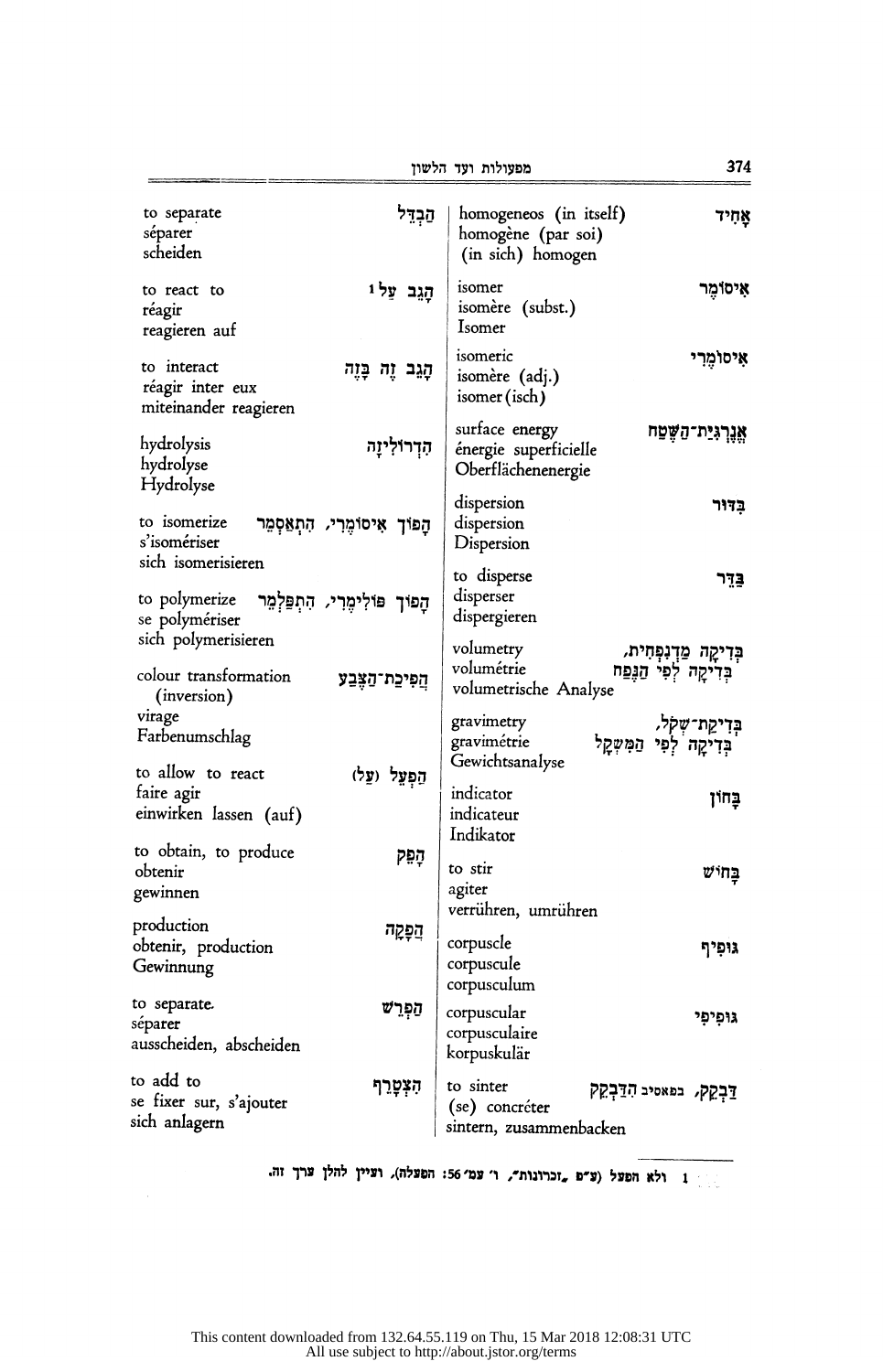| to prepare, to produce, to<br>manufacture<br>préparer, produire, fabri- | יצר                               | to inactivate<br>inactiver<br>inaktivieren                                                            | הַשְׁבֵּת, הַבְמֵל             |
|-------------------------------------------------------------------------|-----------------------------------|-------------------------------------------------------------------------------------------------------|--------------------------------|
| quer<br>darstellen (herstellen)                                         |                                   | to combine with, to be<br>joined to                                                                   | הִתְחַבֵּר                     |
| titration<br>titration                                                  | כִּיּוּל, טְטוּר                  | s'additionner à<br>sich addieren an                                                                   |                                |
| Titration<br>titre<br>titre<br>Titer                                    | כֵּיִל, טִיטָר                    | desassociation, disinteg-<br>ration<br>désassociation<br>Desassoziation                               | הִתְפַּלְגוּת                  |
| to titrate<br>titrer<br>titrieren                                       | כֵּיֵל, טַמֶּר                    | to dissociate, to decay, to (ליונים) to<br>fall into parts<br>dissocier<br>zerfalen, sich dissozieren |                                |
| retardent<br>retardateur<br>Verzögerer                                  | מְאֵט                             | dissociation<br>dissociation<br>Zerfall, Dissoziation                                                 | הַתְפָּרְדוּת (ליונים)         |
| volumetry<br>volumétrie<br>Volumetrie                                   | מִרִידַת־הַגְּפַח                 | decomposition, disinteg-<br>ration, decay                                                             | הִתְפְרְטוּת                   |
| rod molecule<br>molécule filiforme<br>Fadenmolekül                      | מולקולה חוסית                     | décemposition, désa-<br>grégation<br>Zersetzung, Dekomposition                                        |                                |
| condensation<br>condensation<br>Kondensation                            | מווג י                            | regulator<br>régulateur<br>Regulator                                                                  | וַסַּת                         |
| to hydratize<br>hydratiser                                              | מֵיִם                             | substance<br>substance<br>Substanz                                                                    | חָמֶר (בהוראה זו בכימיה בלבד!) |
| hydratisieren<br>to hydrogenate<br>hydrogéner                           | פַיְמֵן                           | dropping-flask<br>flacon compte-gouttes<br>Tropfenflasche                                             | טַפִּי, מַנְטֵף                |
| hydrieren<br>to fill up to<br>remplir à<br>auffüllen bis…               | מַלֵּא עַד                        | preparation, production,<br>manufacture<br>préparation, production,<br>fabrication<br>Herstellung     | יצור                           |
| solvent, dissolvent<br>dissolvant<br>Auflösungsmittel                   | מֵמֵם, ר׳ מְמִסִּים ;<br>מִמוֹסֵם | manufacturing<br>fabrication<br>Fabrikation                                                           | יצור תַעֲשְיַתִי               |
|                                                                         |                                   |                                                                                                       |                                |

נ רק בכימיה אורגנית ביחס להרכבת גופים, ואילו באופן כללי: עַבָּהוּצ׳להלן.

 $375$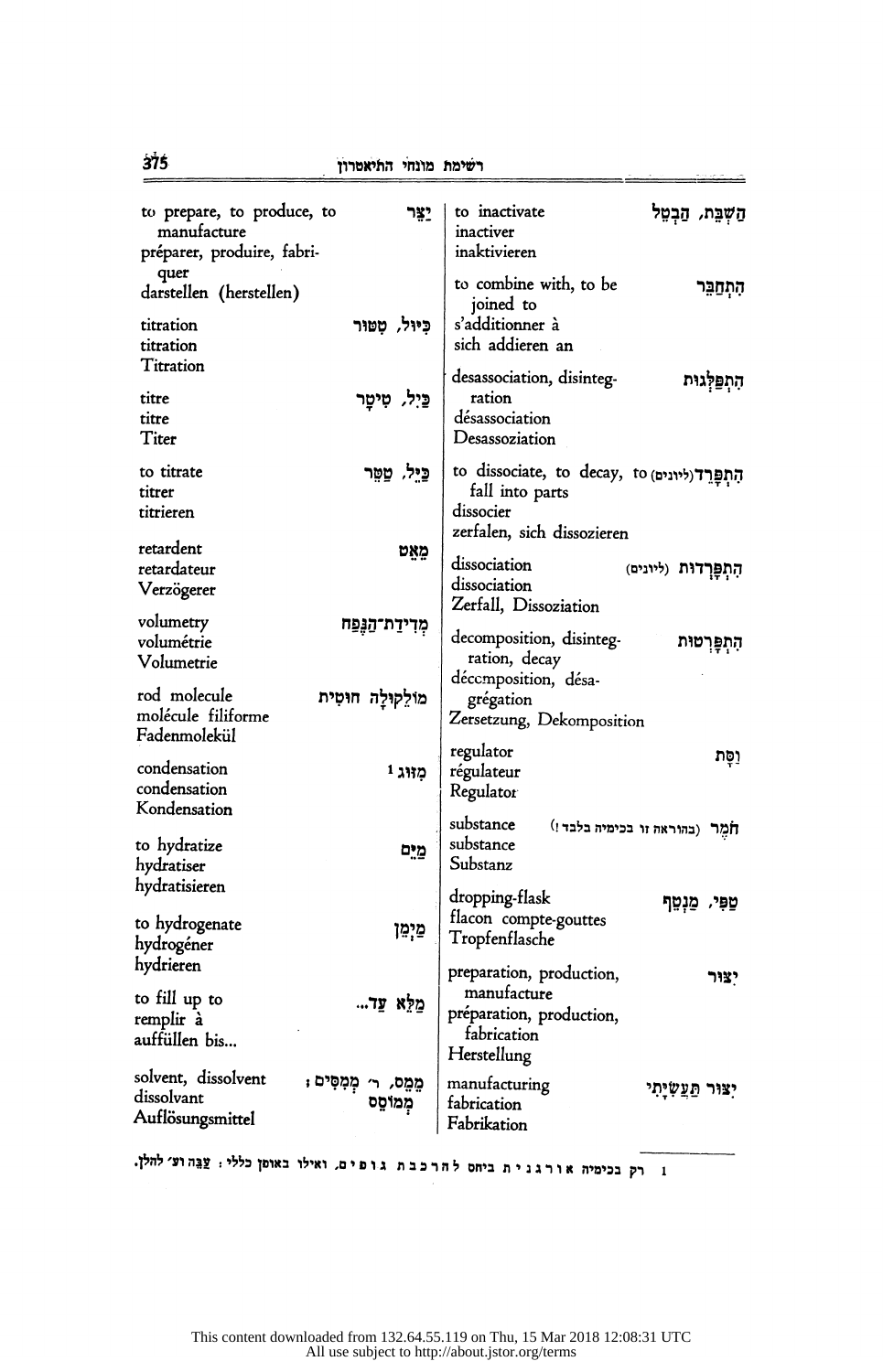376 מפעולות ועד הלשוז נטול מימן fume chamber dehydrogenated מִנְדַף déhydrogéne hotte dehydriert Abzug dissolves heterogeneous (in itself) נמס, ר׳ נמסים מִסְוַג se dissout hétérogène (par soi) löst sich auf (in sich) heterogen reagent מפעיל blank (test) נסיון ערטילאי réactif essai à blanc Reagens Blindversuch, nackter Versuch incativated מֻשְׁבָּת, מִבְטַל incativé control test נְסְיוֹן־בִּקְרָת, נְסְיוֹן־בַּקֲרָה inaktiviert témoin Kontrollversuch inactivated משפעל inactivé to shake נַעִּנְעַ*,* שַׁכִשֵּׁך Aktivator agiter schütteln separating funnel מַשִׁפִּר־הַבְרַלַה entonnoir séparateur turning point, נִקְדַת־הַפִּיכָה (בצבעים); Scheidetrichter נְקְדַת־מַעֲבָר (בדרך כלל). transition point sediment, deposit, virage מִשְקַט Umschlagspunkt residuum sédiment, dépôt to condense Bodensatz, Bodenkörper סמד condenser, épaissir precipitate verdichten משקע précipité to condense עֲבֶה (הפיכת גז לגוזל) Niederschlag condenser verdichten, kondensieren to evaporate  $(tr.)$ נדף évaporer varying (result) עולה ויורד, eindampfen, verflüchtigen variable (résultats) מְשָׁתֲנָה (תוצאות) volatile נַדִיף schwankend (Resultat), volatile variabel volatil, flüchtig variation, fluctuation עַלְיַה וִירִידַה, normal נורמל הִשְׁתַּנוּת, הְנוּדַה variation, fluctuation normal Schwankung, Variation Normal (=Normallösung) residue polymer פּוֹלִימֵר נותרת résidu polymére (subst.) Rückstand Polymer polymeric פולימרי to dehydrogenate נטול מימן polimére (adj.) déhydrogéner polymer dehydrieren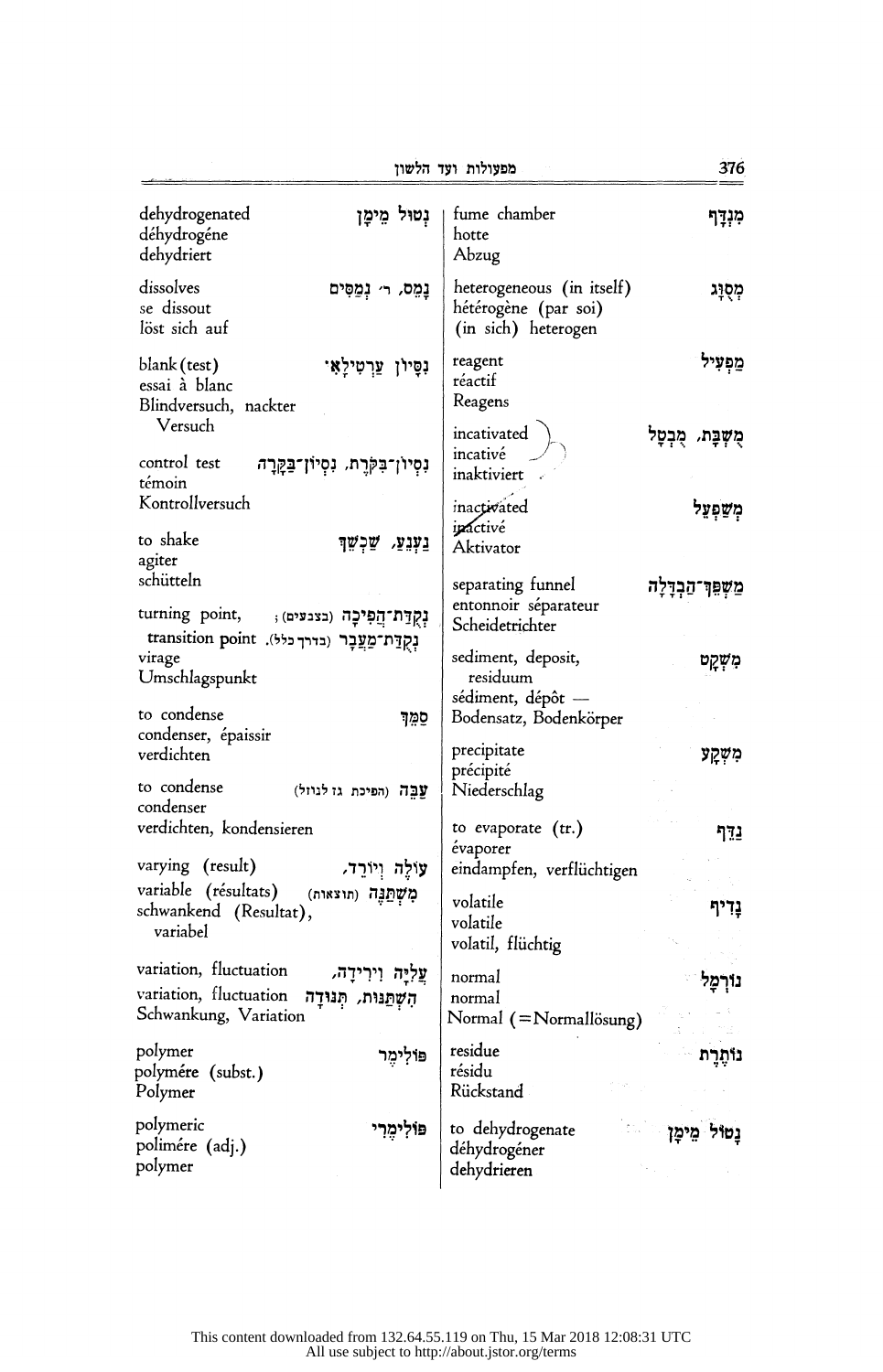|                                                                                                                                                                              | ו שינות בובותי                                                                              |
|------------------------------------------------------------------------------------------------------------------------------------------------------------------------------|---------------------------------------------------------------------------------------------|
| equivalent                                                                                                                                                                   | pipette                                                                                     |
| שְׁוֵה־עֵרֶךְ                                                                                                                                                                | פיפית                                                                                       |
| équivalent                                                                                                                                                                   | pipette                                                                                     |
| Aequivalent                                                                                                                                                                  | Pipette                                                                                     |
| שְׁחְלוּף<br>rearrangement<br>réarrangement<br>Umlagerung                                                                                                                    | graduated pipette<br>פִּיפִית־מְדוֹ,<br>pipette gradueé<br>פִּיפִית־מִדְידַה<br>Messpipette |
| volumetric method                                                                                                                                                            | פִּיפִית־מִלֹאת                                                                             |
| שִׁיטָה מַדְנִפְּחִית                                                                                                                                                        | delivery pipette                                                                            |
| méthode volmétrique                                                                                                                                                          | pipette simple                                                                              |
| volumetrische Methode                                                                                                                                                        | Vollpipette                                                                                 |
| intersurface<br>שִׁכְבַת־הַגְּבוּל<br>interface<br>Grenzschicht                                                                                                              | evolving, giving off<br>פְּלִיטָה<br>évolution                                              |
| to activate                                                                                                                                                                  | Abgabe                                                                                      |
| שַפְעַל                                                                                                                                                                      | פַּעוֹל על                                                                                  |
| activer                                                                                                                                                                      | to act upon                                                                                 |
| aktivieren                                                                                                                                                                   | agir sur                                                                                    |
| dissolution                                                                                                                                                                  | einwirken auf                                                                               |
| תַּהֲלִיךְ־הַמְּסִי <b>סָה</b>                                                                                                                                               | decomposed, decayed                                                                         |
| dissolution                                                                                                                                                                  | פַרוּט                                                                                      |
| Auflösungsprozess                                                                                                                                                            | décomposé                                                                                   |
| distillate                                                                                                                                                                   | zersetzt, dekomponiert                                                                      |
| פּוְקִיק                                                                                                                                                                     | split up                                                                                    |
| distillat                                                                                                                                                                    | פֵרוֹק                                                                                      |
| Destillat                                                                                                                                                                    | désintégration                                                                              |
| transition zone<br>אֵזוֹר־הֲפִיכָה, תְּחוּם־<br>zone de transition, zone ;(בצבעים),<br>de virage<br>אֵווֹר־הַמַּעֲבָר, תְּחוּם־<br>Umschlagsbereich<br>הַמֲעֲבָר (בדרך כלל). | Abbau<br>taking up<br>קליטַה<br>absorption<br>Aufnahme                                      |
| condensation product                                                                                                                                                         | spacing, interval                                                                           |
| ַהַמְזִיג (פיין מזוג)                                                                                                                                                        | רַוַח                                                                                       |
| produit de condensation                                                                                                                                                      | intervalle                                                                                  |
| Kondensationsprodukt                                                                                                                                                         | Intervall                                                                                   |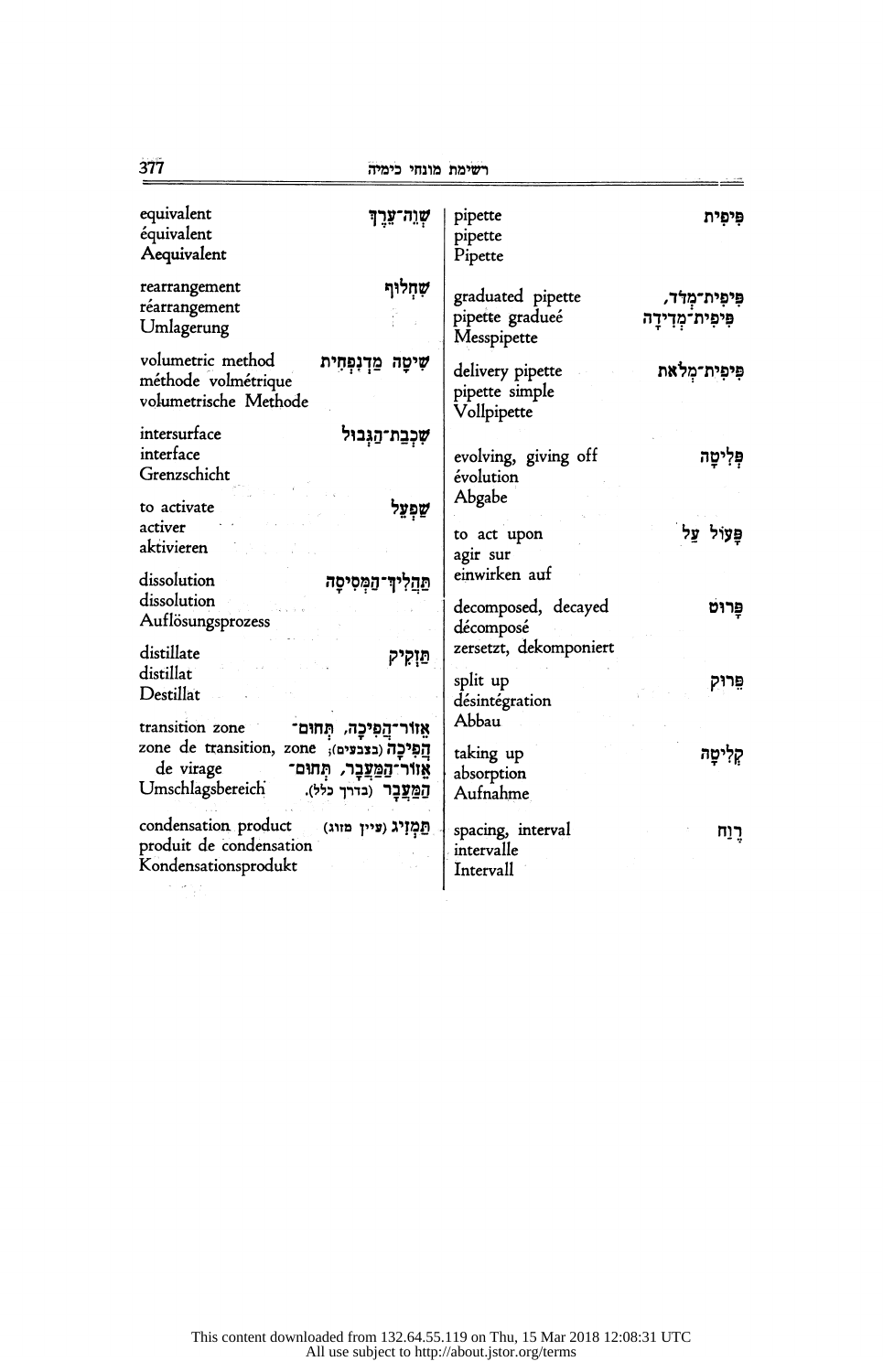# מפעולות ועד הלשוו

## מונחי כימיה

 $\tilde{\mathcal{E}}$ 

#### (רשימה ג') 1)

# א. כלים

| safety bottle, trap<br>flacon de sûreté<br>Sicherheitsflasche                   | בַּקְבּוּק־בִּטַַחוֹן    | casing, frame, holder (של מתכת וכדו׳)<br>cadre, encadrement<br>Fassung                                          |
|---------------------------------------------------------------------------------|--------------------------|-----------------------------------------------------------------------------------------------------------------|
| round-bottomed flask<br>ballon à fond ronde<br>Rundkolben                       | בַּקְבִוּק כַּדּוּרִי    | water bath<br>אַמְבַּט־מַיִם<br>bain-marie<br>Wasserbad                                                         |
| absorption flask<br>flacon d'absorption<br>Aufnahmeflasche                      | בַּקְבּוּק־קְלִיטָה 2ּ)  | <u>אַמְיַנְ</u> טוֹן<br>amiant<br>amiante<br>Amiant                                                             |
| distillation flask<br>ballon à distiller, à<br>distillation<br>Destillierkolben | בַּקְבּוּק לְזִקּוּק     | אַסְבֶּסְטוֹס<br>asbestos<br>asbeste<br>Asbest                                                                  |
| screw cock<br>robinet à vis<br>Schraubhahn                                      | בֶּרֶז־בְּרִינֶה         | factory<br>בֵּית־חֲרשֶׁת<br>usine<br>$\alpha$<br>Fabrik                                                         |
| regulating cock<br>robinet de regulation<br>Regulierhahn                        | בֶּרֶז־וְסוּת            | desiccator, drying chamber<br>בית־יִבּוּשׁ<br>exsiccateur, éagère de<br>dessiccation<br>Exsikkator, Desikkator, |
| precision stop cock<br>robinet de précision<br>Präzisionshahn                   | בֶּרֶי מְדָקְדָק         | Trockenschrank<br>בֵית־קִבּוּל<br>container<br>réceptacle, récipient                                            |
| glass beaker<br>with lip (outlet)<br>bécher avec bec<br>Becher mit Ausguss      | גָּבִיעַ בַּעַל שִׂפְתָה | Behälter<br>flask<br>בַּקְבּוּק, בַּקְבּוּק־בִּשׁוּל<br>flacon, ballon<br>Kolben                                |

1) עיין בזכרונות ועד הלשון, מחברת ו' עמ' 53 - 58, וב, לשוננו" כרך י' עמ' 373 - 377. מחברי הוועדה שנזכרו ב, לשוננו" שם לא השתתפו בעיבוד הרשימה הזאת: פרופ' א' אפטוביצר ז"ל ופרופ' א' פודור, ד"ר ד"צ בנעט השתתף בחלק מישיבות הוועדה. לוועדה נצטרף כחבר־קורספונדט ד"ר ג' שפירא, מורה בבית־הספר הגבוה למשפט ולכלכלה ,מכלל" שבתל־אביב.

הערות העירו-גוסף על חברי הוועדה-ד"ר ש. טשרני חובס קי, וה׳ ג׳ שפר ה׳ס. את המונחים האנגלים הגיה במיוחד ד"ר ש' הסטרין.

2) אין הכוונה לבטל במונח קליטה את המונח . בליעה" שהונח מכבר ומתאים לתפקידו. בצירוף כזה פירושת של המלה Aufnahme = absorption ופכ זה הונחה קליטה ("לשוננו", כרך י' עמ' 377).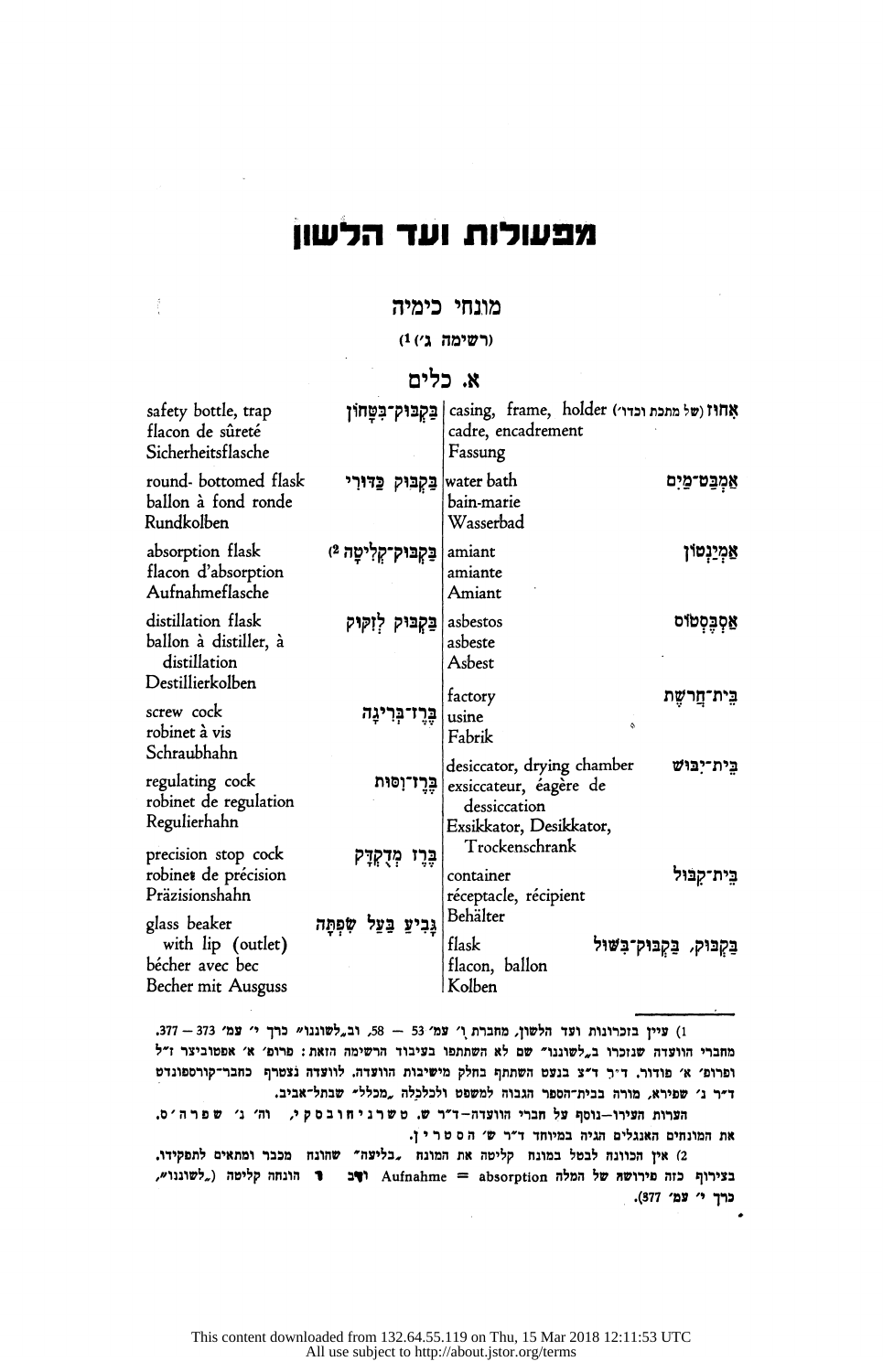$\equiv$ 

| hand balance                                                                               | מאוְנֵי־שָׁמוּשׁ               | draining board                                                                                       | <u>דף־יִבּוּשׁ</u>        |
|--------------------------------------------------------------------------------------------|--------------------------------|------------------------------------------------------------------------------------------------------|---------------------------|
|                                                                                            | (אין הכוונה לטורטן)            | égouttoir<br>Abtropfbrett                                                                            |                           |
| Handwage<br>incineration tube<br>tube à incandescence<br>Glühröhrchen                      | <b>ַ</b> פְּבְחֶנַת־לַהַט      | device, mecanism<br>méchanisme, appareil<br>Vorrichtung                                              | הֶתְקֵן                   |
| mortar<br>mortier<br>Reibschale                                                            | מְדוֹכָה                       | gas pressure regulator<br>régulateur de la pression                                                  | וַפָּת לְלַחַץ־הַגָּו     |
| precision-, precise<br>de précision                                                        | מְּדָקִדָּק                    | gazeuse<br>Gasdruckregulator                                                                         |                           |
| Präzisions.<br>rubber policeman, rubber<br>wiper                                           | מַקְזָ                         | quartz glass<br>verre de quartz<br>Quarzglas                                                         | וְכוּכִית־קְוַךְצָה       |
| balai de caoutchouc<br>Gummiwischer<br>ball mill                                           | מֵטְחֵנַת־כַּדּוּרִים          | ground joint<br>rodage<br>Schliff                                                                    | חִבּוּר־לְטוּשׁ           |
| broyeurs à boulets<br>Kugelmühle<br>suction filter                                         | מְיַנֵּק                       | filter cone<br>cone de filtration<br>Filterkonus                                                     | <b>ְחֵרוּט־הַמֵּסְנֵן</b> |
| entonnoir à filtrer<br>Nutsche                                                             |                                | nozzle<br>bec                                                                                        | חַרְטוֹם (ר׳ שפתה)        |
| absorption apparatus<br>appareil d'absorption,<br>appareil absorbeur                       | פַּכְשִׁיר־קְלִיטָה 1)         | porcelain, -china<br>porcelaine<br>Porzellan                                                         | חַרְסִינָה                |
| Aufnahmeapparat<br>appareil à distillation<br>appareil à'distillation<br>Destillierapparat | פַּכְשִׁיר־זִקוּק              | to suck off, to filter with suction<br>essorer (à la trompe)<br>abnutschen, absaugen                 | יוק                       |
|                                                                                            |                                | hearth, range                                                                                        | כִּירָה                   |
| extractor<br>appareil à extraction<br>Extraktionsapparat                                   | ַמַכְשִׁיר־מָצוּי              | foyer<br>Herd                                                                                        |                           |
| condensator, condenser<br>condensateur                                                     | מַכִשִּיר־עִבּוּי,<br>מְעַבֶּה | absorption vessel<br>vase d'absorption<br>Aufnahmegefäss                                             | כְּלִי־קְלִיטָה וּ)       |
| Kondensierapparat<br>pinchcock<br>pince                                                    | מַלְחֵץ                        | stand<br>statif<br>Stativ, Gestell                                                                   | בּו                       |
| Quetschhahn<br>screw pinchcock<br>pinchcock                                                | מַלְחֵץ־בְּרִיגָה              | horn spoon<br>cuiller de corne<br>Hornlöffel                                                         | ⊆ף (של) קֶרֶן             |
| pince à vis<br>Schraubenquetschhahn<br>forceps, pincette.                                  | מַלְקֵט, מַלְקֶטֶת             | rim, brim (of a beaker) (פֵרְכֹּב וִשֶׁל גָּבִיעַ<br>bord (d'un bécher), rebord<br>Rand (d. Bechers) |                           |
| pincette<br>Pinzette<br>motor                                                              | <b>ְמֲנוֹעַ</b>                | analytical balance,<br>precision balance<br>balance d'essayeurs                                      | מאזְנֵי־דִיּוּק           |
| moteur<br>Motor                                                                            |                                | Präzisionswage                                                                                       |                           |
|                                                                                            |                                | ו) ר׳ עמוד קודם הערה 2.                                                                              |                           |

308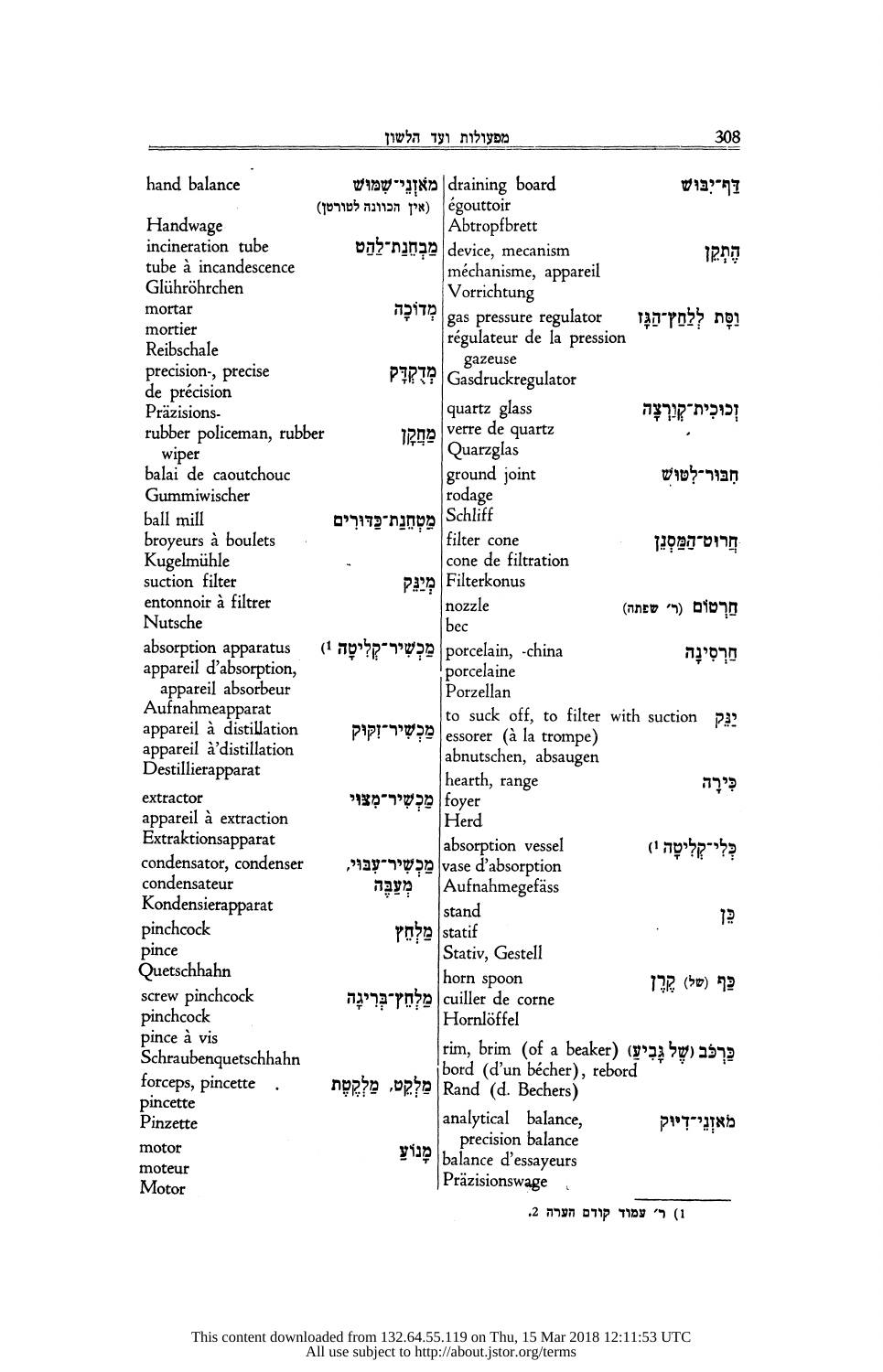מונחי כימיה **הימיכות ומונחי כימיה** 

| bulb condenser<br>réfrigérant à boules<br>Kugelkühler                               | מְקָרֵר כֵּדוּרִי                | מִנוֹרַח־לַהַט<br>glow lamp, incandescent<br>lamp<br>lampe à incandescence<br>Glühlampe             |  |
|-------------------------------------------------------------------------------------|----------------------------------|-----------------------------------------------------------------------------------------------------|--|
| reflux condenser<br>réfrigérant à reflux<br>Rückflusskühler                         | מְקָרֵר<br>מַחֲזִיר              | filtration apparatus<br>מַסְנֵן<br>appareil de filration                                            |  |
| spiral condenser<br>réfrigérant serpentin<br>Schlangenkühler                        | מְקָרֵר נַּחֲשוֹנִי              | Filterapparat<br>filter<br>מְסַבְּנֶת (כגון נייר זכוכית או חרסינה)<br>filtre                        |  |
| air condenser<br>réfrigérant à l'air<br>Luftkühler                                  | מְקָרֵר (של)<br>אויר             | Filter<br><b>ַ</b> פַּכְבֵּשׁ־סִגּוּן<br>filter press<br>filtre-presse                              |  |
| water condenser<br>réfrigérant à l'eau<br>Wasserkühler                              | מִקַרֵר (שַׁל)<br>מים            | Filterpresse<br>fluted filter<br>לִסַּנָּנָּת מְקֻפֶּלֶת<br>filtre plié, filtre à plis              |  |
| mercury pump<br>pompe á mercure<br>Quecksilberpumpe                                 | מַשָּאֲבַת־וּסִילוֹן־)כַּסְפִּית | Faltenfilter<br>מְעַרְבֵּב<br>mixer<br>mélangeur                                                    |  |
| jet vacuum pump<br>trompe à eau<br>Wasserstrahlpumpe                                | מַשְאֲבַת־סִילוֹןו־מֵיִם)        | Mischmaschine<br>decomposition mixer<br>מְעַרְבִּב פּוֹרֵט<br>mélangeur á décomposition             |  |
| vacuum pump<br>pompe à vide<br>Vakuumpumpe                                          | פַשָׁאֲבַת־רִיק                  | פַּצֲרֶכֶת (של משקלות)<br>set<br>série                                                              |  |
| high vacuum pump<br>pompe pour grand<br>vide, pompe pour vide<br>poussé             | פַשְאֲבַת רִיק מֻפְּלָג          | Satz<br>blast, bellows, blow-torch<br>פַּחַ־אָשׁ<br>soufflerie<br>Gebläse                           |  |
| Hochvakuumpumpe<br>measuring vessel<br>cylinder gradué<br>Mensur                    | משורה                            | מַפְלֵט־גָו<br>gas generator<br>(appareil) générateur de<br>gaz, gazogene<br>Gasentwicklungsapparat |  |
| overheater<br>surchauffeur<br>Ueberhitzer                                           | פִשְׁחֵן                         | accumulator, storage battery <br>פִצְבֵר<br>accumulateur<br>Akkumulator                             |  |
| dehydrator<br>déshydrateur, appareil de<br>déshydration<br>Entwässerungsvorrichtung | נוֹמֵל־מַיִם                     | receiver, recipient<br>מְקַבִּל<br>recepteur, receptacle<br>Vorlage                                 |  |
| attachment<br>appendage<br>Ansatz                                                   | נִסְפַּחַת                       | cork borer<br>מַקְדֵּחַ לִפְקָקִים<br>perce-bouchons<br>Korkbohrer                                  |  |
| glassblower<br>souffleur de verre<br>Glasbläser                                     | נַפַּח־זְכוּכִית                 | condenser, cooler<br>מְקְרֵר<br>réfrigérant<br>$\bullet$<br>(Liebig) kühler                         |  |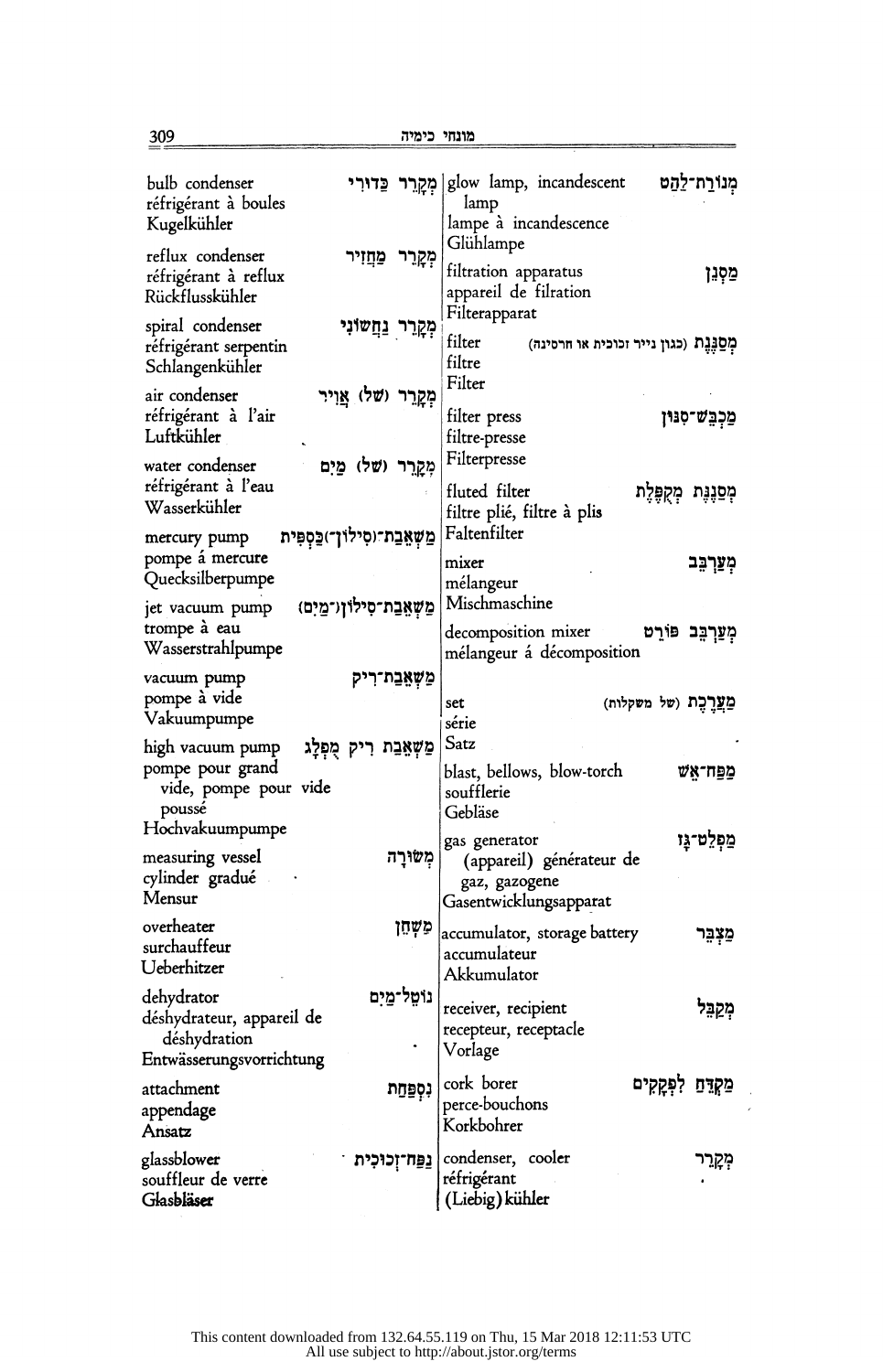| הלשון |  | מפעולות ועד |
|-------|--|-------------|
|-------|--|-------------|

310

| safety valve<br>soupape de sûreté<br>Sicherheitsventil                 | שַסְתּוּם־בִּטַחוֹן          | scale<br>échelle<br>Skala                                                            | סִלַּם           |
|------------------------------------------------------------------------|------------------------------|--------------------------------------------------------------------------------------|------------------|
| reducing valve<br>soupape de reduction<br>Reduzierventil               | שַׁסְתּוֹם־צִמְצוּם, צַמְצָם | mesh<br>maille<br>Masche                                                             | עֲינִית (של רשת) |
| wax pencil<br>crayon gras<br>Fettstift                                 | שַׁצַױן                      | shaft, furnace, kiln<br>fourneau à cuve<br>Schachtofen                               | 약견               |
| size of mesh, number-<br>grandeur de maille, nombre-<br>Maschengrösse, | שְעוּר־הַעֵינִית             | shaft<br>puits<br>Schacht                                                            | פיר              |
| Maschenzahl                                                            | שָׁפְתַּה ר׳ חרטום           | brass<br>laiton<br>Messing                                                           | פְּלְיו          |
| insertion<br>insertion                                                 | תותִכָּת                     | inlet tube<br>tube d'introduction<br>Einleitungsrohr                                 | צִנּוֹר־מַַבוֹא  |
| Einsatz<br>support                                                     | תַּחְתִּית                   | capillary tube<br>tube capillaire<br>Kapillarrohr                                    | צנור נימי        |
| support<br>Untersatz<br>contents, capacity                             | תְכולה                       | evaporating dish<br>capsule (à évaporation)<br>Abdampfschale                         | קְעֲרַת־נִדּוּף  |
| contenu<br>Gehalt<br>normal, standard                                  | תִּקְנִי!) , כִּתְקְנוֹ      | quartz<br>quartz<br>Quarz                                                            | קַנַרְצָה        |
| normal<br>normal<br>muffle furnace                                     | תנור־פום                     | head piece<br>chapiteau<br>Aufsatz                                                   | רוֹכֶבֶת         |
| four à mouffle<br>Muffelofen                                           |                              | רוֹכֶבֶת לְקְטוּעַ ,fractionating attachment<br>head $(-)$                           |                  |
| four à rèverbère<br>Flammofen                                          | תַּנּוּר־לֵהָבוֹת            | chapiteau de fractionnement<br>Fraktionieraufsatz<br>mantle                          | רֵשֶׁת־לַהַט     |
| annular kiln<br>four annulaire<br>Ringofen                             | עַכְנָאִי<br>פנור            | manchon<br>Glühnetz, Glühstrumpf                                                     |                  |
| tube furnace<br>four tubulaire<br>Röhrenofen                           | תֵנּוּר־צָנּוֹרוֹת           | shaking apparatus<br>appareil à secouement,<br>appareil agitateur<br>Schüttelapparat |                  |
|                                                                        |                              | ו) גזור מן "חֵקֶן" ("בזמן שהשגים כתיקגן") ויוחדה לו ההוראה: לפי הגורמה, לפי הכלל     |                  |

כי במלת תקין (=נורמלי) משתמעת הערכה.

 $\ddot{\phantom{a}}$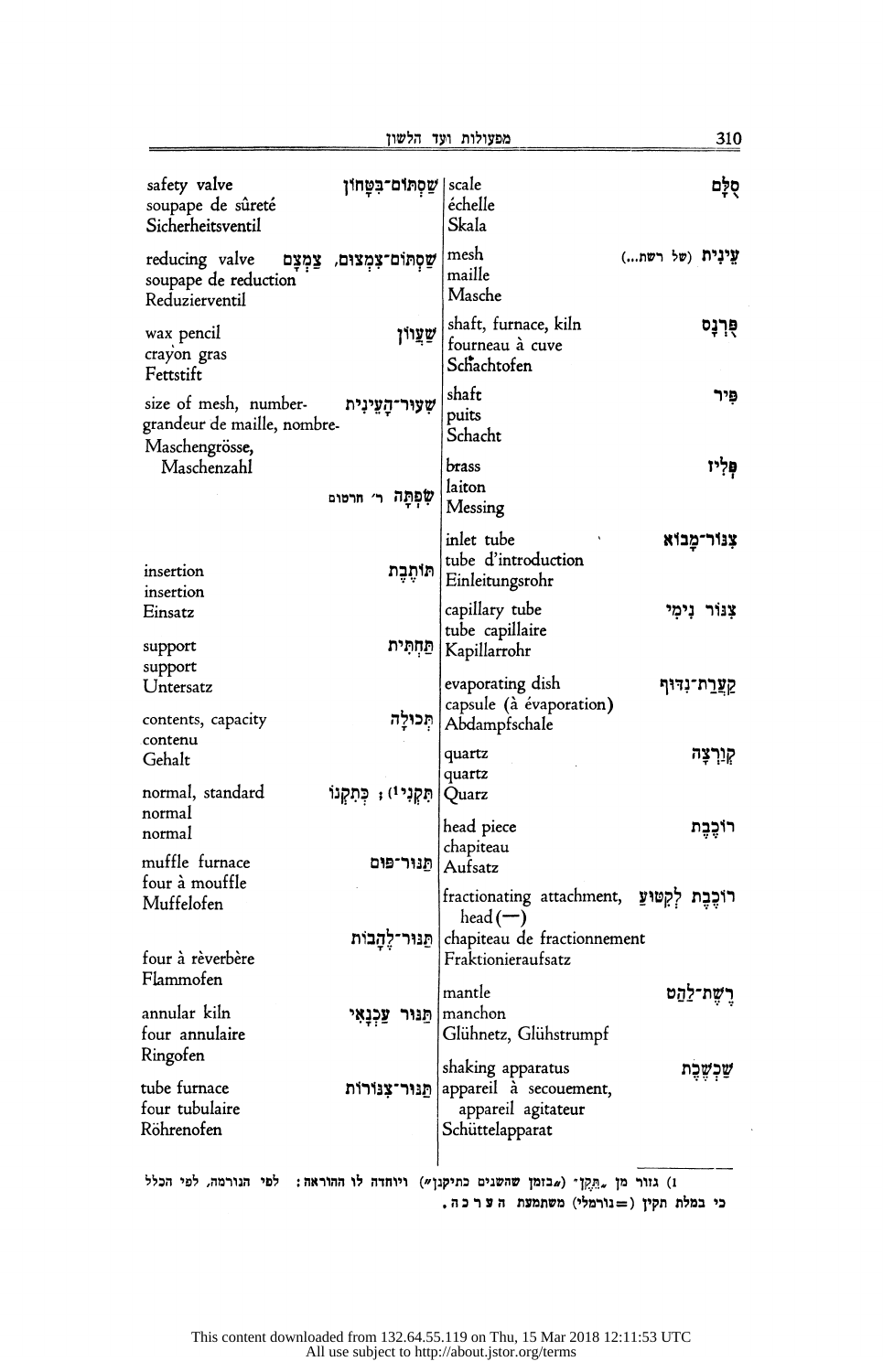# בי שונות

| filter cake<br>gâteau de presse                                                                                                              | to bring to red heat  גֵפֵת־הַסְנוּן<br>אַדָם (לַהֵט חומר<br>עד שיאדים)<br>rotglühen                           |
|----------------------------------------------------------------------------------------------------------------------------------------------|----------------------------------------------------------------------------------------------------------------|
| Presskuchen                                                                                                                                  | incandescent light<br>אור־לַהַט                                                                                |
| fineness of grinding<br>דַק <b>וּת־הַטְחִינֵה</b><br>finesse de mouture<br>Mahlfeinheit                                                      | lumiere à incan descence<br>Glühlicht                                                                          |
| <b>דְרֶךְ־פְּעֻלְה</b><br>method, procedure<br>méthode<br>Prozedur, Verfahren                                                                | to adjust<br>אוי עו<br>ajuster, mettre au point<br>justieren                                                   |
| detection, proof of<br>הוּכָחַת־מִצִיאוּת<br>(של חומר מסוים), הוכחה<br>preuve<br>Nachweis                                                    | enamel<br>אֵימֵל<br>émaille<br>Email                                                                           |
| to add (on), take up נִקְפֵּל (a*י) ; הִשָּׁפֵל<br>ajouter, déposer<br>(37)<br>anlagern<br>הַטְפָּלָה (פעולה); הָשָּׁפְלוּת (תהליך) addition | אַכֵּל<br>to etch<br>corroder<br>ätzen                                                                         |
| addition, depôt<br>Anlagerung<br>deliquescent, hygroscopic<br>הִיגְרוֹסְקוֹפִּי                                                              | esterification<br>אִסְטוּר<br>étherification<br>Veresterung                                                    |
| déliquescent, hygroscopique<br>zerfliesslich, hygroskopisch                                                                                  | ester<br>אָסְטֵר<br>éther-sel<br>Ester                                                                         |
| to heat<br>הָחָם<br>échauffer<br>erhitzen                                                                                                    | aluminium acetate<br><b>אָצֶפַט־הַחַמְרָן</b><br>acétate d'alumine                                             |
| to impregnate<br>הַסְפֵּג<br>imprégner<br>imprägnieren                                                                                       | essigsaure Tonerde<br>to test, examine<br>בַּדוֹק<br>examiner, essayer                                         |
| firing, heating (coke)<br>הַפַּקָה (בקוקס)                                                                                                   | prüfen                                                                                                         |
| chauffage (au coke)<br>Feuerung (Kokse)<br>gas heating<br>הַפָּקַת־גָּו                                                                      | בַּדוֹק דִבר פלוני ל׳, (כגון:<br>to test for<br>faire l'essai de<br>בדוק חומר מסוים לברזל)<br>auf etwas prüfen |
| chauffage au gaz<br>Gasfeuerung                                                                                                              | מִקְשִׁי, מָלֵא<br>massive                                                                                     |
| to split off, to separate<br>הַפְּרַשׁ<br>éliminer, séparer                                                                                  | massif<br>massiv                                                                                               |
| abspalten, eliminieren                                                                                                                       | detonating gas<br>צַּרֹנֵפֶץ                                                                                   |
| to open up, to unlock (to<br>הַפְּתֵחַ <sup>1</sup><br>convert into non-refrac-                                                              | gaz détonnant<br>Knallgas                                                                                      |
| tory form), to decompose<br>mettre en solution<br>aufschliessen                                                                              | prepared chalk<br>גִּיר מְפְלַָם<br>blanc de Mendon<br>Schlämmkreide                                           |

ו) הוועדה מבטלת בזה את ההצעה פַחֲחַ לעניין זה, שנתפרסמה ב,זכרונות "שם עמ' 57 כיון

יט. to develop, entwickeln : שנתייחדה למלה זו המשמעות: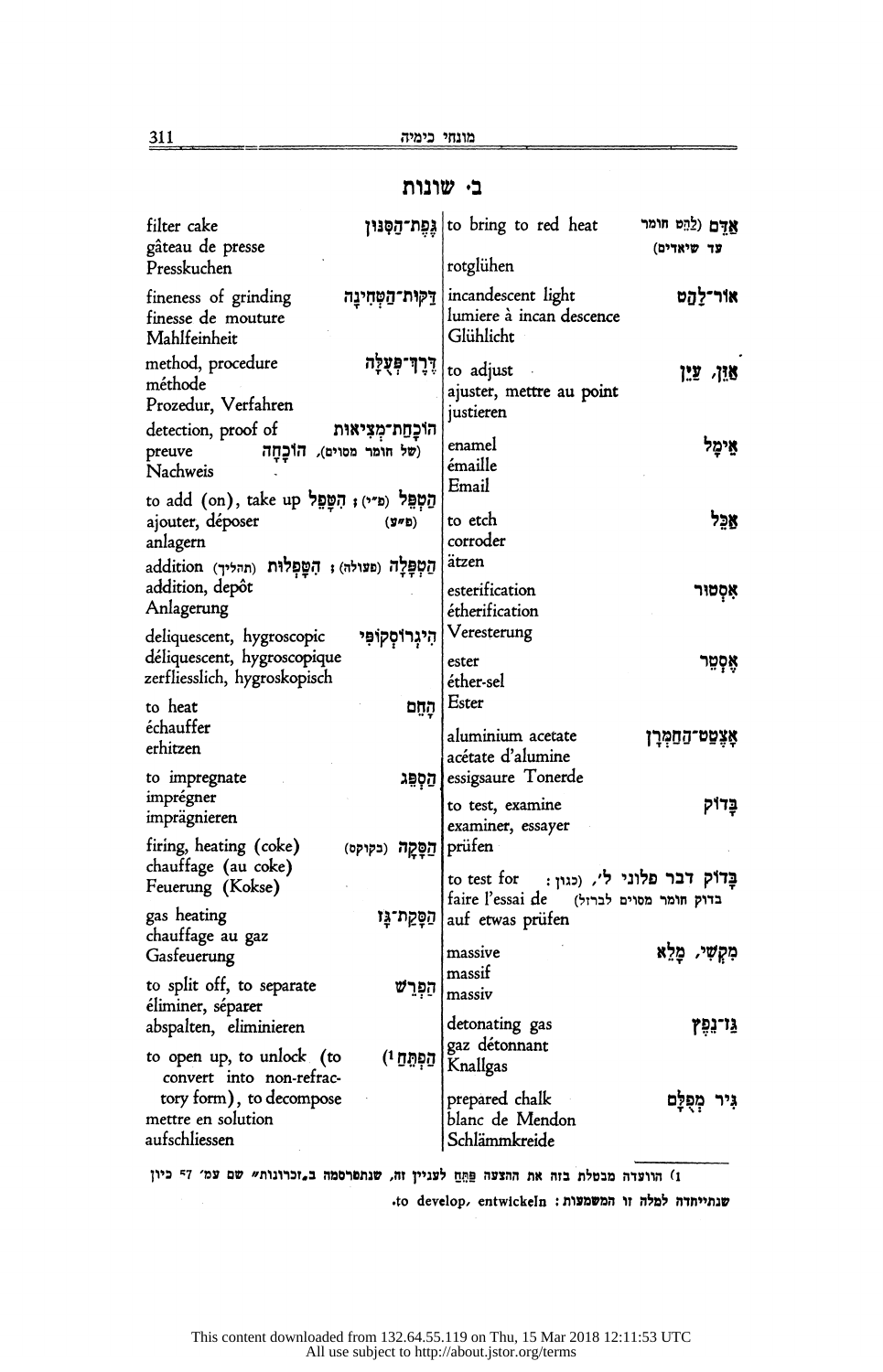| peat<br>tourbe<br>Torf                                |                      | decomposition   פֵבוּל<br>mise en solution, | הֶפְתֵּחַ וּ                    |
|-------------------------------------------------------|----------------------|---------------------------------------------|---------------------------------|
|                                                       |                      | décomposition<br>Aufschluss                 |                                 |
| adjustment to zero<br>fixation du zéro                | כִּוּוּן לְאֶפֶּס    |                                             |                                 |
| Nullpunkteinstellung                                  |                      | configuration<br>configuration              | קינְפִיגוּרָצִיָּה, הִתְחַזּוּת |
|                                                       |                      | Konfiguration                               |                                 |
| briquette                                             | לְבְנַת־פֶּחָם       | regulation                                  | וסות                            |
| briquette                                             |                      | régulation                                  |                                 |
| Brikett                                               |                      | Regulierung                                 |                                 |
| to bring to white heat יָבָן (להט חומר עד             | שילבין)              | initial material, starting                  | חמר־מוצַא                       |
| weissglühen                                           |                      | material                                    |                                 |
| to calcine, to incinerate                             | לֵהֵט                | matière première                            |                                 |
| calciner, faire rougir                                |                      | Ausgangsmaterial                            |                                 |
| glühen                                                |                      | fill material, filler                       | חֹמֶר־מִלּוּי                   |
| candescence                                           | לַהַט                | matière de remplissage,                     |                                 |
| chaleur, incandescence,                               |                      | charge<br>Füllmaterial                      |                                 |
| calcination                                           |                      |                                             |                                 |
| Glut                                                  |                      | seeping, leaching                           | חַלְחוּל                        |
|                                                       |                      | suintement<br>Sickern                       |                                 |
| (construction,) structure.<br>constitution, structure | מִכְנֶה              |                                             |                                 |
| Konstitution, Struktur                                |                      | hot                                         | תם                              |
|                                                       |                      | chaud, brûlant<br>heiss                     |                                 |
| gradated                                              | מִלְרָג              |                                             |                                 |
| gradué<br>graduiert                                   |                      | warm, tépid<br>chaud                        | חַמִּים                         |
|                                                       |                      | warm                                        |                                 |
| heated                                                | מוחַם                | to warm, to heat                            |                                 |
| échauffé<br>erhitzt                                   |                      | chauffer                                    | המם                             |
|                                                       |                      | erwärmen                                    |                                 |
| clearing agent                                        | מִזַכֵּךְ            | loam                                        | (חמר־)טִיט                      |
| moyen de purification<br>Läuterungsmittel             |                      | terre glaise, argile                        |                                 |
|                                                       |                      | Lehm                                        |                                 |
| warmed<br>chauffé                                     | מְחָמָם              | clay                                        | טין                             |
| erwärmt                                               |                      | argile                                      |                                 |
|                                                       |                      | Ton (weisser)                               |                                 |
| topwater<br>یں ا                                      | מֵי־צִנּוֹרוֹת, מֵי־ | to cement, to glue                          | טפול                            |
| Leitungswasser                                        |                      | luter, mastiquer, cimenter<br>verkitten     |                                 |
| ground water                                          | ְמֵי־תְהוֹם          | complex ion                                 | יון מַצְמָד                     |
| eau souterraine                                       |                      | ion complexe                                |                                 |
| Grundwasser                                           |                      | Komplexjon                                  |                                 |
| liquifying agent, flux                                | מְנַחֵּך             | suction                                     | יִנִיקַה                        |
| flux, custine                                         |                      | suction                                     |                                 |
| Flussmittel                                           |                      | Saugen                                      |                                 |
|                                                       |                      | 1 ע׳ הערה בעמוד הקגדם.                      |                                 |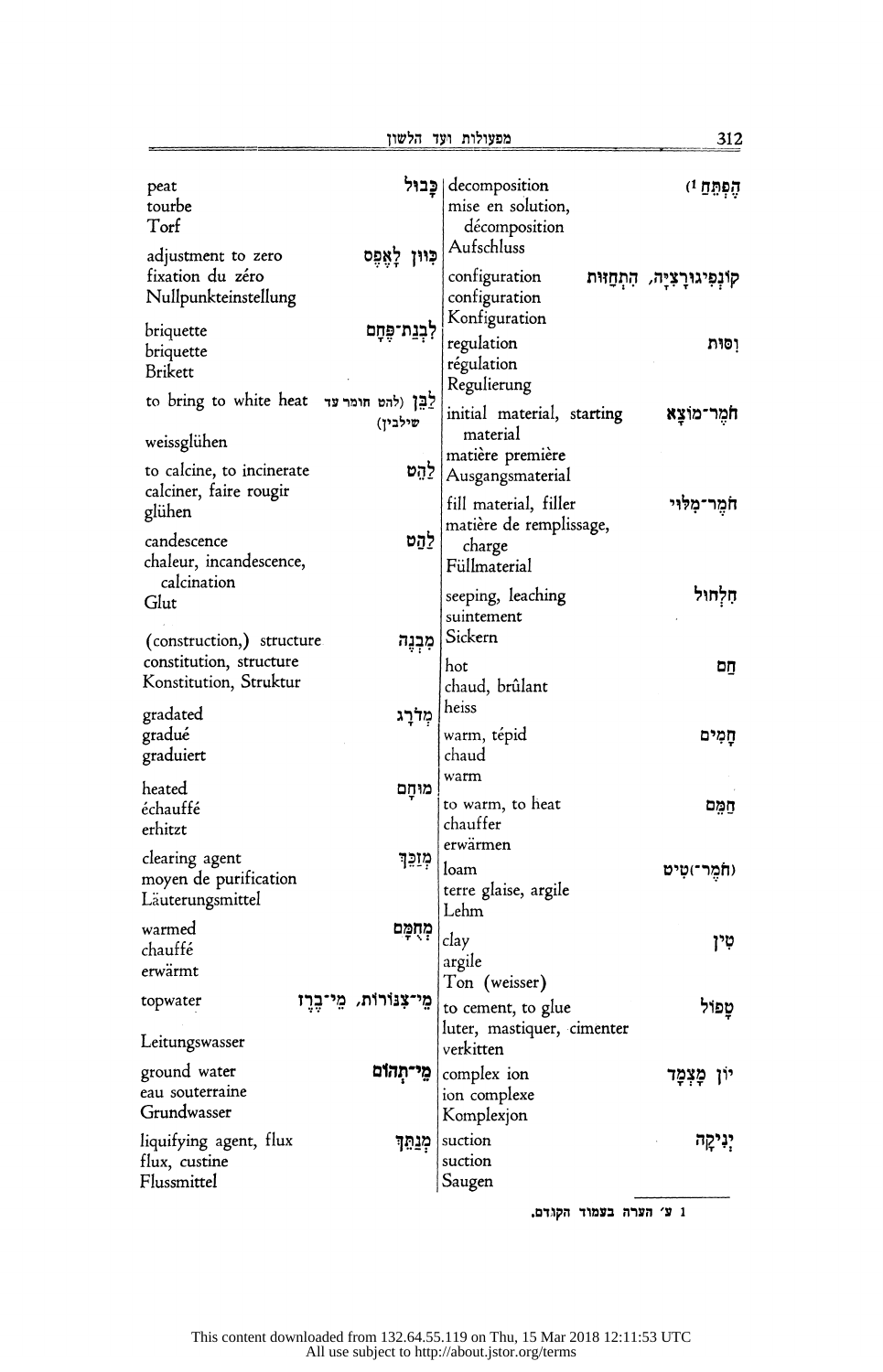| to alloy<br>alloyer<br>legieren                                                                                                | filtration residue   סֵגְסֶג<br>מִסְנָן<br>résidu de filtration<br>Filterrückstand               |
|--------------------------------------------------------------------------------------------------------------------------------|--------------------------------------------------------------------------------------------------|
| dull, mat<br>עֲמוּם<br>mat<br>matt                                                                                             | works<br>מַעְבָד<br>usine<br>Betrieb                                                             |
| calorific value<br><b>עִרֶךְ־הַהַפְּקָה</b><br>valeur colorifique<br>Heizwert                                                  | מַעֲשֶׂה־מִכְרֶה,מַעֲשֶׂה־מִכְרוֹת mining process<br>méthode minière<br>bergmännisches Verfahren |
| activated carbon<br>פַּחַם־גַּו<br>charbon de gaz<br>Gaskohle                                                                  | extraction<br>מצוי (פעולה)<br>extraction<br>Extraktion, Auszug                                   |
| brown coal, peat-coal<br>פְחַם חום<br>houille<br>Braunkohle                                                                    | ִמֲרַגָּלִיּוֹת־זְכוּכִית<br>glass beads<br>perles de verre<br>Glasperlen                        |
| פִּחַם כֵּבוּשׁ<br>briquette<br>briquette<br>Presskohle                                                                        | sizing of paper<br>מְרִיקַת־נְיָר<br>collage du papier<br>Leimen von Papier                      |
| פֶּחָם רָזֶה<br>Magerkohle                                                                                                     | מַרֵט<br>to polish<br>polir<br>polieren                                                          |
| פֶּחָם שָׁמֵן<br>Fettkohle                                                                                                     | מֶרֶק, מְפֹלֵת<br>putty, cement, lute<br>mastic, ciment<br>Kitt                                  |
| to develop, evolve, generate (כגון: הגוף<br>פולט מתוכו), שַׁחֲרֶר (כגון:<br>développer<br>התהליך משחרר גז), חולל<br>entwickeln | מְשֶׁחַן<br>superheated<br>surchauffé<br>überhitzt                                               |
| פּלִם<br>to elutriate, wash, levigate<br>laver<br>schlämmen                                                                    | נוֹמֵל־צֵבֲעָ<br>decolourizing agent,<br>decolourant<br>moyen décolorant                         |
| חֹמֵר־צֶבֲעָ<br>dye stuff, dye<br>colorant<br>Farbstoff                                                                        | Entfärbungsmittel<br>decolourized, bleached<br>נִטוּל־צֵבֵע<br>décoloré, blanchi<br>entfärbt     |
| pigment, colouring body גּוּף־צֵבַע, צִבְעָן<br>pigment<br>Farbkörper                                                          | sized paper<br>נְיָר מָרוּק<br>papier collé<br>geleimtes Papier                                  |
| צֶמֶג קָשֶׁה, הָבְנִית<br>hard rubber<br>ébonite<br>Hartgummi                                                                  | נְצֹלֶת (=דַּרְגֵּת־נִצּוּל)<br>yield, crop<br>rendement<br>Ausbeute                             |
| צֵרוֹב<br>to corrode<br>décaper (metallurg.)<br>mordancer (coleur)<br>beizen                                                   | free from water<br>נָקי מִמַּיִם<br>anhydre<br>wasserfrei                                        |